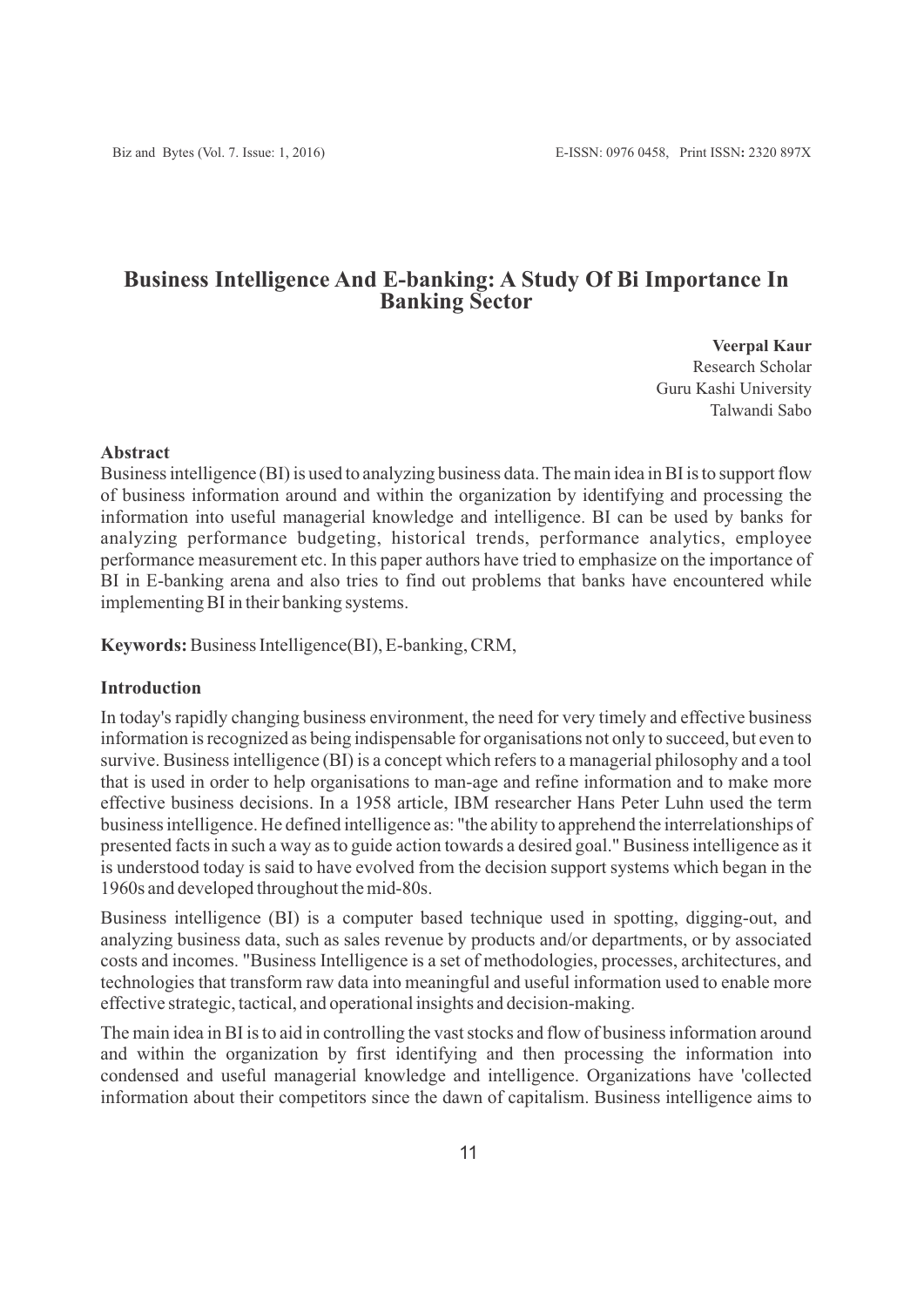support better business decision-making. Thus a BI system can be called a decision support system (DSS). BI uses technologies, processes, and applications to analyze mostly internal, structured data and business processes while competitive intelligence gathers, analyzes and disseminates information with a topical focus on company competitors. Business Intelligence can be applied to the following business purposes (Table 1).

| <b>Measurement</b>   | Program that creates a hierarchy of Performance metrics and    |
|----------------------|----------------------------------------------------------------|
|                      | Benchmarking that informs top management about pro gress       |
|                      | towards business goals                                         |
| <b>Analytics</b>     | Program that builds quantitative processes for a business to   |
|                      | arrive at optimal decisions and to perform Business            |
|                      | Knowledge Discovery.                                           |
| <b>Reporting/En</b>  | Program that builds infrastructure for Strategic R eporting to |
| terprise             | serve the Strategic management of a business, NOT              |
| <b>Reporting</b>     | Operational Reporting.                                         |
| <b>Collaboration</b> | Program that gets different areas (both inside and outside     |
| /Collaboratio        | the business) to work together through Data sharing and        |
| n platform           | Electronic Data Interchange.                                   |
| Knowledge            | Program to make the company data driven through                |
| Management           | strategies and practices to identify, create, represent,       |
|                      | distribute, and enable adoption of insights and experiences    |
|                      | that are true business knowledge.                              |

**Table 1: Business purposes**

Business intelligence also includes technologies such as data integration, data quality, data warehousing, master data management, text and content analytics, and many others. Actually, the term BI is dualistic i.e. it refers to the relevant in-formation and knowledge describing the business environment, the organization itself and its own situation in relation to its markets, customers, competitors and economic issues and the process that produces the intelligence described. The information technology used in analyzing the data and storing and reporting the intelligence is also considered an important part of BI [12].

# **Benefits of business intelligence**

Awide range of the benefits for an organization emerges from the basic principles of BI. [8] carried out a study among the large Finnish companies to find out the benefits gained from BI. The most significant benefits provided by BI activities were:

- better quality information acquired for decision-making (95%),
- improved ability to anticipate earlier the possible threats and opportunities  $(83\%)$ ,
- increase of sharing information  $(73\%)$ ,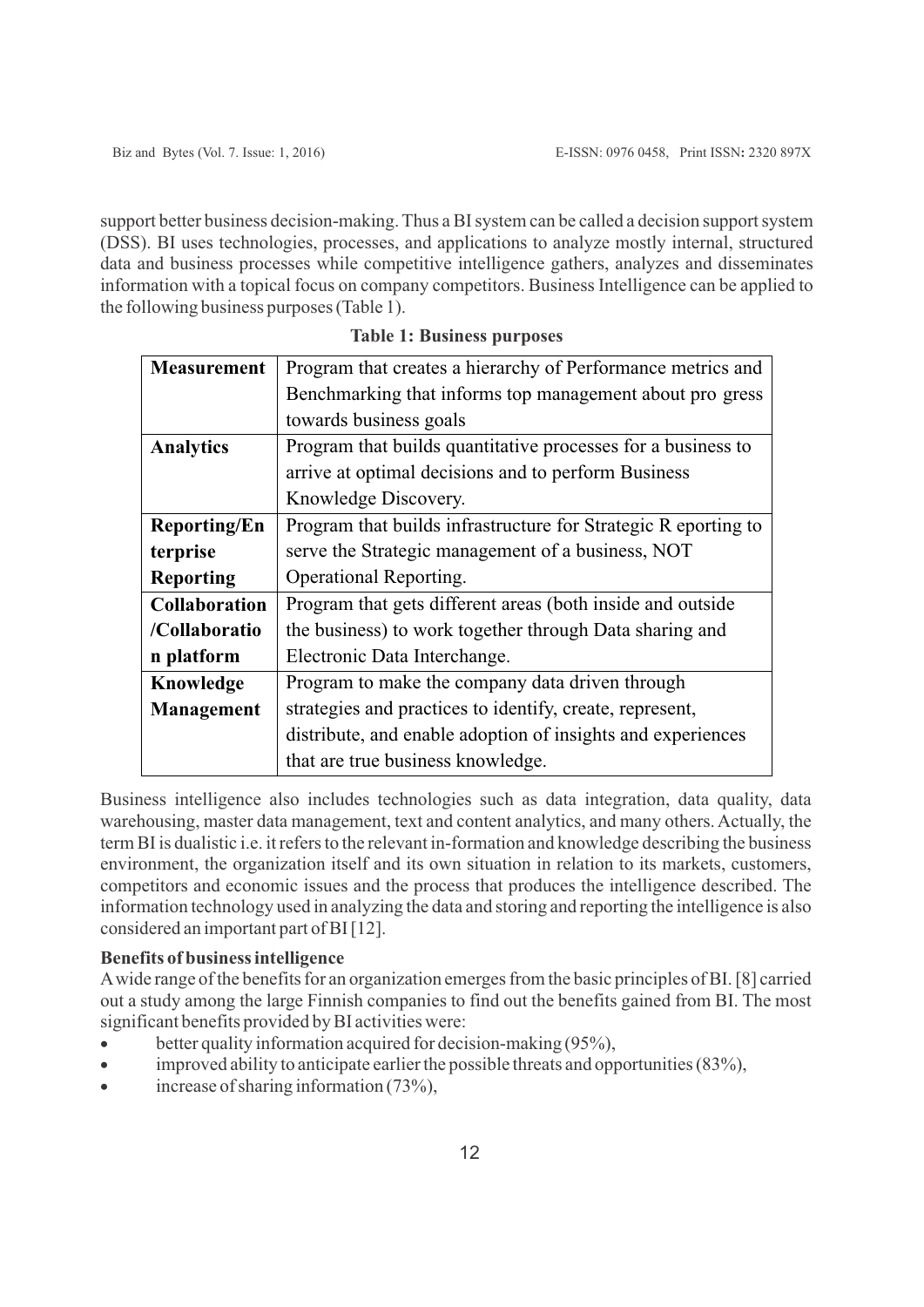- $\bullet$  improved efficiency (65%),
- easier information acquisition and analysis  $(57%)$ , and
- faster decision-making  $(52\%)$ .

Time-savings (30%) and cost-savings (14%) were not considered particularly important. The researchers also asked the interviewees to name one factor to describe the most significant benefit of their BI activities. The following benefits were considered to be important:

- broadening understanding of business in general,
- · strengthening strategic planning,
- · increasing professionalism in acquisition and analysis of information, and
- · Understanding the meaning of information [8].

The major benefits of BI, as presented by [15], on the basis of the results of the survey, are:

- faster, more accurate reporting  $(81\%)$ ,
- improved decision making  $(78\%)$ ,
- improved customer service  $(56\%)$ ,
- increased revenue  $(49\%)$ .

Many of the benefits of BI are intangible. [16] present tangible benefits as well as those that are difficult to measure. For example, companies may eliminate software and hardware licences and fees when they consolidate and retire data marts, or companies may reduce headcount when they replace manual reporting processes. Other benefits, such as the enabling of new ways of doing business, are much more difficult to quantify, but may generate a competitive advantage or open up new markets for the company. Awide range of possible benefits resulting from BI is presented in Figure 1. The most tangible and easy-to-measure benefits have more of a local impact, typically happening at the departmental level. The more intangible benefits such as process improvement and strategic enablement can have impacts across an organization [14].



**Figure 1: Benefits of business intelligence [14]**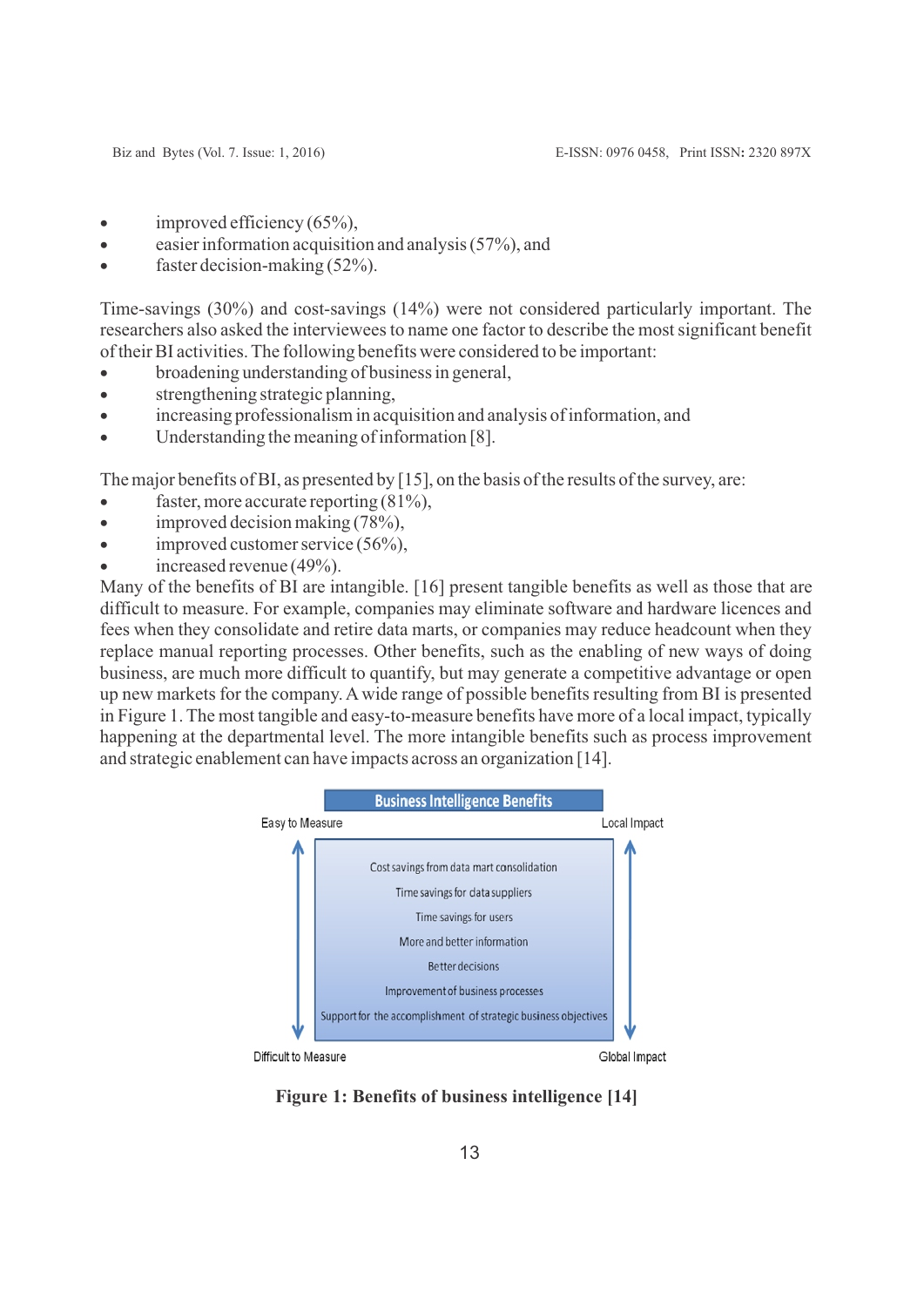#### **2. Literature Review**

The BI terminology in recent years has been confusing. There are different interpretations of BI and many terms applied to it (e.g. competitive intelligence, market intelligence, customer intelligence, competitor intelligence and strategic intelligence). The use of these terms is haphazard both in academia and the business world. BI technologies provide historical, current, and futuristic views of business operations. The common functions of business intelligence technologies are reporting, online analytical processing, analytics, data mining, business performance management, benchmarking, text mining, and predictive analytics.

BI can produce many benefits if it is implemented well. Some literature argues that IT projects, in general, are most often unsuccessful in being on-time, being on-budget and/or delivering the expected benefits [4, 1 and 10]. [5] state that according to the EMC Corporation, many BI initiatives have failed not only because tools were not accessible to end users but also because the end users' needs were not met effectively. BI is a wide term that is commonly used for technologies, applications, tools and processes to gather, store, access and analyse data for better decision-making. The literature review on BI has been published by [4].

According to the Gartner Group surveys [5], BI is implemented in almost 80% of companies in the U.S.A. and in 50% of companies in Europe. Slovak companies have used these systems only in recent years. The next growth of BI is evident, as according to the Gartner group press release [10] from the Gartner Business Intelligence Summit, the BI, analytics and performance management software market was the second-fastest growing sector in the overall worldwide enterprise software market in 2011.

According to [16], BI is "a broad category of technologies, applications, and processes for gathering, storing, accessing, and analyzing data to help its users make better decisions." It includes both getting data in (to a data mart or warehouse) and getting data out (through technologies or applications that meet some kind of business purpose). [16] underline the processes as an important part of BI, e.g., processes for extracting, loading and storing data, maintaining metadata for IT and users, and prioritizing BI projects. Some of these processes are the responsibility of the BI staff, while others are the joint responsibility of BI staff and business units.

BI, developed primarily as a system to solve analytical tasks, is generally considered to be a way of better decision-making, reducing costs and improving the quality of processes and performance. However, there are different definitions of BI. [11] used the term BI the first time in his article. He defined intelligence as "the ability to apprehend the interrelationships of presented facts in such a way as to guide action towards a desired goal." The term BI has become popular thanks to Howard J. Dresner, a Gartner Group analyst. He described the term BI as "a set of concepts and methods to improve business decision making by using fact-based support systems" in 1989, and this usage has become widespread [13]. This concept highlights the importance of data analysis, reports and query tools that provide users with data, and help them to synthesize valuable and useful information.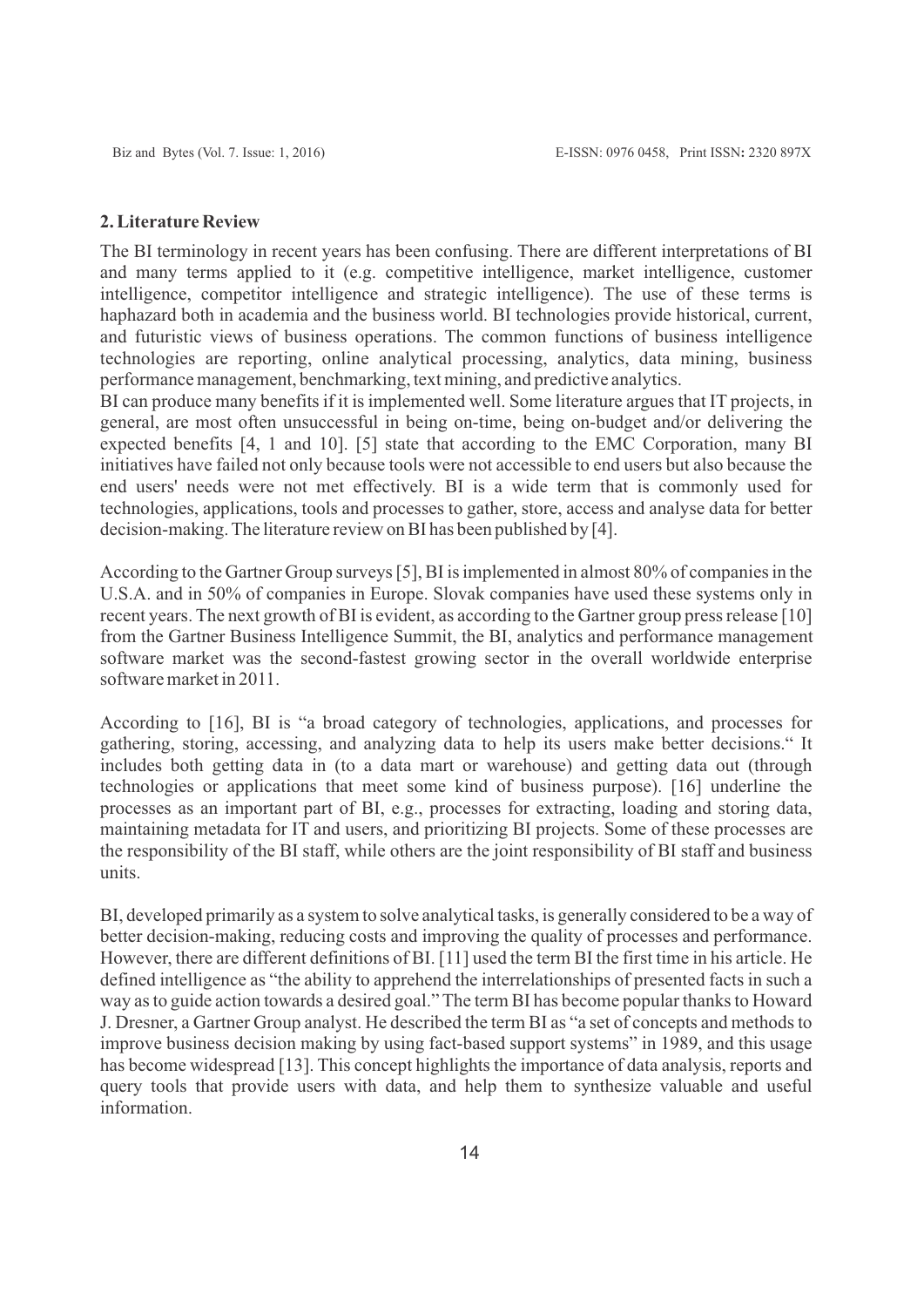Further, [7] underline the decision-making process, as BI provides corporate decision-makers with software solutions that help them identify and understand the key business factors in making the best decisions for the situation at the time. "In general, business intelligence systems are datadriven DSS" [12]. [4] define BI as "a combination of processes, policies, culture, and technologies for gathering, manipulating, storing, and analyzing data collected from internal and external sources, in order to communicate information, create knowledge, and inform decision making. BI helps report business performance, uncover new business opportunities, and make better business decisions regarding competitors, suppliers, customers, financial issues, strategic issues, products and services."

The BI systems enable getting new information and knowledge useful to achieve a competitive advantage for any company with the use of efficient analytical components (reporting, OLAP technologies, and data mining). There is a general concept of BI solution architecture that contains several layers with subsistent components. Two of the most significant components of BI are data warehouse and data marts [9]. At the present time, DW is a central component of data storing in a company's information system. "The data warehouse supports the physical propagation of data by handling the numerous enterprise records for integration, cleansing, aggregation and query tasks. It can also contain the operational data which can be defined as an updateable set of integrated data used for enterprise wide tactical decision making of a particular subject area" [14]. Data marts can be defined in different ways. According [9], a data mart is "a collection of subject areas organized for decision support based on the needs of a given department."

## **Role and Importance of BI in banking sector**

A new era of banking, termed "e-banking" or "Internet banking" has emerged, where customers can perform their financial transactions electronically over the internet through their personal computer or laptop at a time convenient to them, without having to be restricted to regular branch operating hours. Furthermore, customer is expected to perform at least one of the following transactions online, namely viewing account balance and transaction histories, paying bills, transferring funds between accounts, ordering cheques, managing investments and stock trading. As the banks grew in size and expanded geographically the number of branch network grew leaps and bounds and so the, the volume of transactions became quite large and manual operations became time consuming and error prone. To cater the load of operations from all bank branches spread across geographies the banks have started using computers and slowly banks have become fully automated. Slowly, majority of the banks began using information technology for MIS.

Business Intelligence tools can be used by banks for historical analysis, performance budgeting, business performance analytics, employee performance measurement, executive dashboards, marketing and sales automation, product innovation, customer profitability, regulatory compliance and risk management. Examples of these applications include historical analysis where banks can analyze their historical performance over time to be able to plan for the future. The key performance indicators include deposits, credit, profit, income, expenses; number of accounts, branches, employees etc. Absolute figures and growth rates are required for this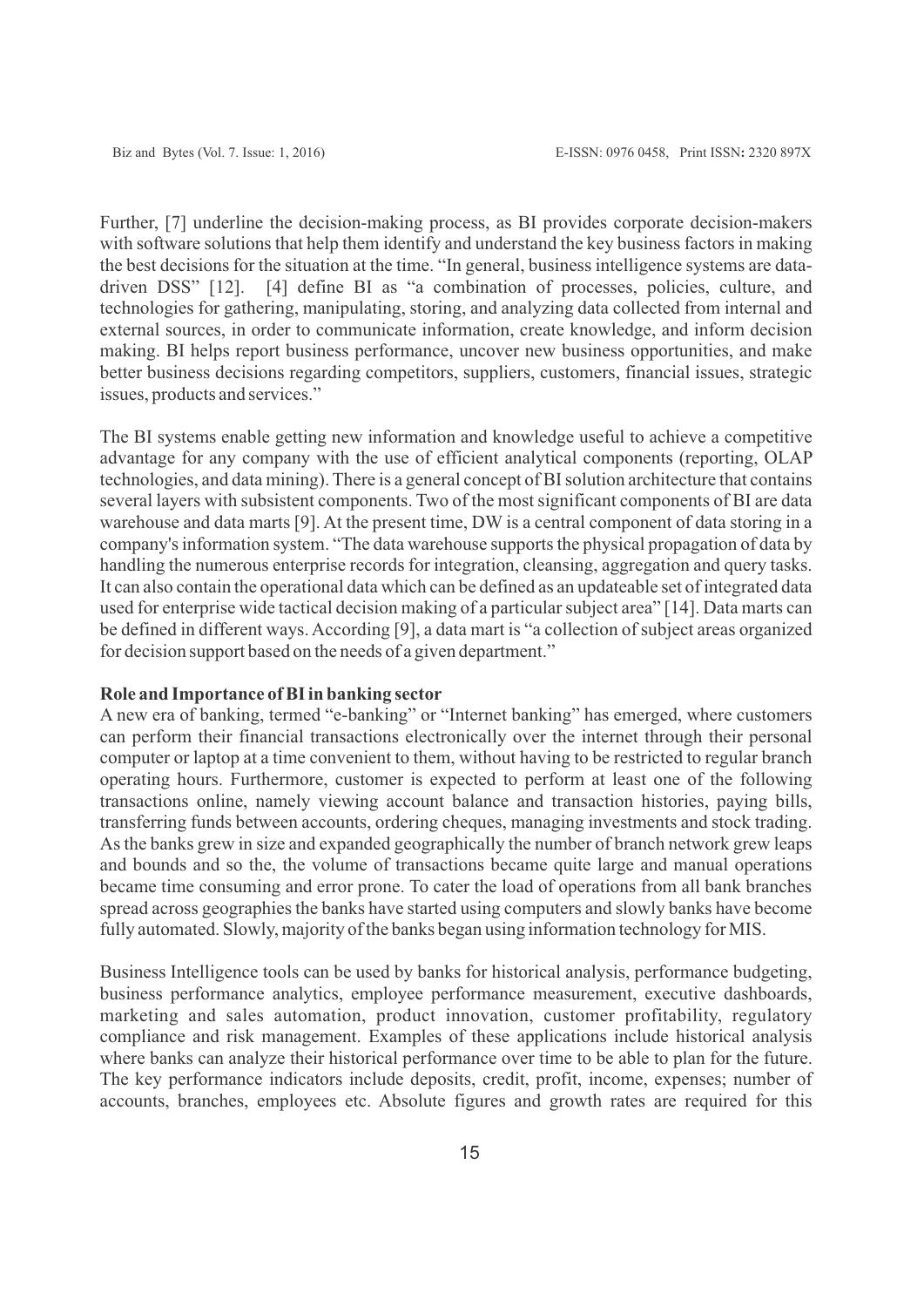analysis. In addition to time dimension, which requires a granularity of years, half year, quarter, month and week; other critical dimensions are those of control structure (zones, regions, branches), geography (countries, states, districts, towns), area (rural, semi-urban, urban, metro), and products (time, savings, current, loan, overdrafts, cash credit). Income could be broken down in interest, treasury, and other income; while various break-ups for expenses are also possible. Other possible dimensions are customer types or segments. Analyzing, interpreting and acting upon on the information is a subjective exercise. Hence, the BI vendor shifted their focus to customer relationship management (CRM). CRM continues to be the centre of the attraction to banks today and risk management comes to second.

# **Customer Relationship Management (CRM)**

CRM is at the centre stage of BI in banking. However, it is becoming difficult to assess whether it is driven by technology or business. Traditional or conservative banking business models of Indian banking industry relied heavily on personal relationships that the bankers of yesteryears had with their customers. The idea of CRM is that it helps businesses use technology and human resources gain insight into the behavior of customers and the value of those customers. If it works as hoped, a business can: provide better customer service, make call centers more efficient, cross sell products more effectively, help sales staff close deals faster, simplify marketing and sales processes, discover new customers, and increase customer revenues. It doesn't happen by simply buying software and installing it. For CRM to be truly effective an organization must first decide what kind of customer information it is looking for and it must decide what it intends to do with that information. For example, many financial institutions keep track of customers' life stages in order to market appropriate banking products like mortgages or IRAs to them at the right time to fit their needs. Next, the organization must look into all of the different ways information about customers comes into a business, where and how this data is stored and how it is currently used. Company analysts can then comb through the data to obtain a holistic view of each customer and pinpoint areas where better services are needed. ACRM helps a bank with the following:

- Find customers
- Get to know them
- Communicate with them
- · Ensure they get what they want (not what the bank offers)
- · Retain them regardless of profitability
- Make them profitable through cross-sell and up-sell
- Covert them into influencers
- Strive continuously to increase their lifetime value for the bank.

The most crucial and daunting task before banks is to create an enterprise wide repository with 'clean' data of the existing customers. It is well established that the cost of acquiring a new customer is far greater than in retaining an existing one. Shifting the focus of the information from accounts tied to a branch, to unique customer identities requires a massive onetime effort. The task involves creating a unique customer identification number and removing the duplicates across products and branches. Technology can help here but only in a limited way. The transition from a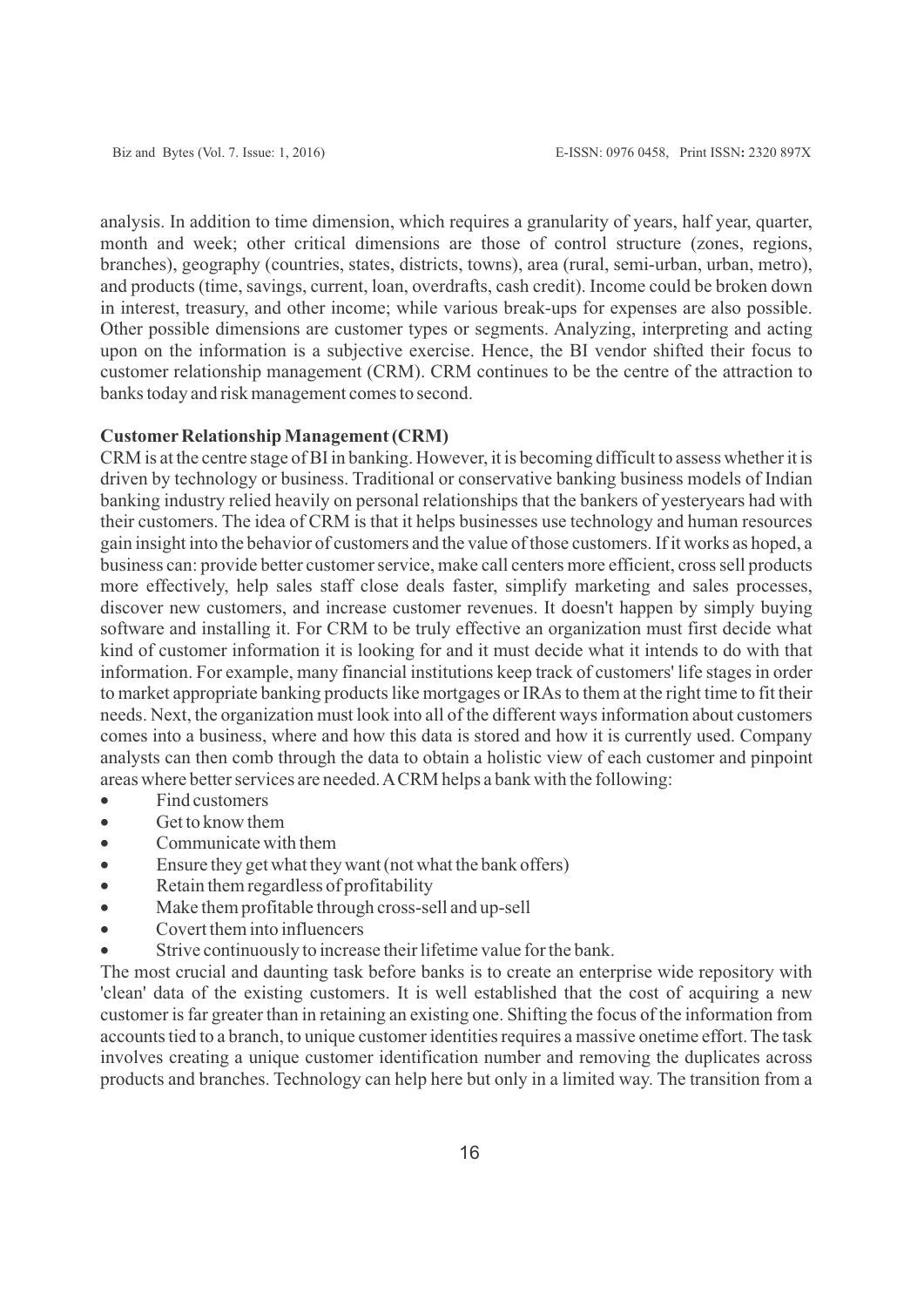product-oriented business model to a customer-oriented one is not an easy task for the banking industry. This is true in case of all the banks of all the banks, Indian or otherwise.

### **Operational Business Intelligence**

Operational BI embeds analytical processes with the operational business structure to support near real-time decision making and collaboration. This characteristic fundamentally changes the way how data is used, where it exists and how it is accessed. Thus 'Operational BI merges analytical and operational processes into a unified whole'. This change is rapidly exposing the limitations of traditional analytical tools. Operational BI helps businesses make more informed decisions and take effective action in their daily business operations. It can be valuable in many areas of the business, including reducing fraud, decreasing loan processing times, and optimizing pricing. Operational BI delivers information and insights to those managers that are involved in operational or transactional processes. Not all operational BI systems need to be near real-time. Reducing action times to close to zero are is beneficial only in specific types of business requirements such as the fraud example. In fact, operational BI can be classified into being demand-driven and event-driven, the latter being more automated.

Traditional BI vendors had built their products using proprietary architectures. While these architectures are ideal for strategic BI, they are not suited for operational BI. Because operational BI entails coupling BI applications with operation applications and operational processes, a component-based, service-oriented architecture (SOA) is necessary to fully support operational BI. Service-oriented architecture that lets users access real-time knowledge with a set of service feeds can maximize business agility while reducing complexity.

# **Problems in the implementation of BI landscape**

The economic landscape of the past few years has been challenging for everyone. With increased regulation and interest rates holding at historical lows (and likely to remain unchanged for an extended period of time), banks' profit margins are being squeezed, in turn causing them to seek new sources of revenue and develop new methods for understanding and deepening their customer relationships. Additionally, the banking industry has experienced considerable consolidation over the past few years. There are nearly half as many banks today as there were a decade ago due to mergers, acquisitions, and bank failures. This process has generally created substantial growth in the surviving institutions. Although the growth has benefited a number of banks, the acquiring institutions are finding it challenging to integrate systems, interpret their new data, and understand the impact to their existing portfolios.

Consolidating information: Though the banking business is all about money and finance, but it is essentially information driven business. Tracking and managing money and assets are central to the business as banks need to generate periodic statements and financial reports for various regulatory and compliance requirements.

Mitigating operational risk: For any banking organization, mitigating risk is an inherent part of doing business and banks are no different. Given the continuing explosion in transaction volumes and the growing demand for automation in the banking sector coupled with speed to market have escalated the cost of risk significantly.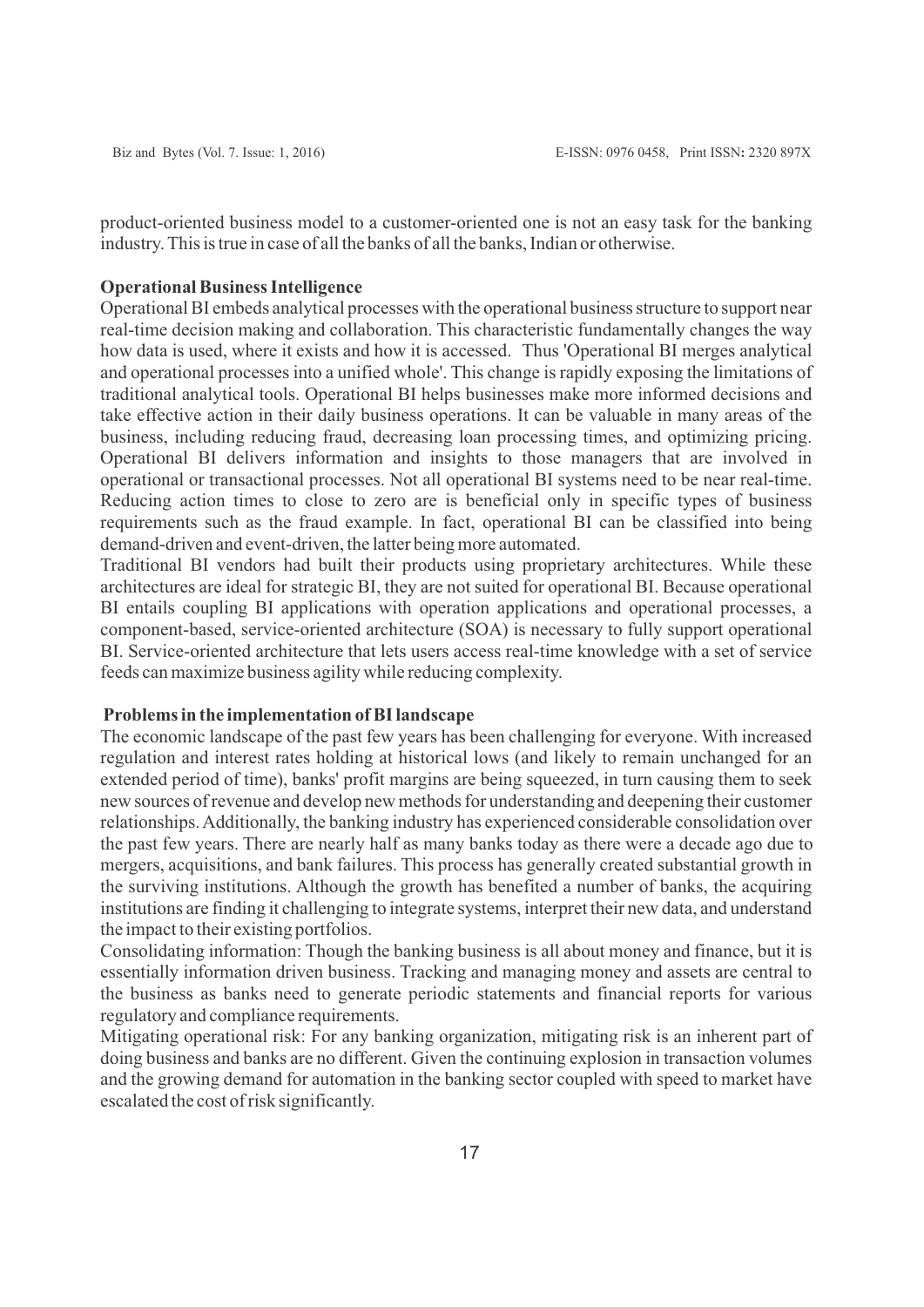Targeted marketing opportunities: To enhance their reach and stay ahead of competition, banks have to find more effective ways to cross-sell and up-sell to new and existing customers in order to improve campaign response rates, generate more revenue and, ultimately, ensure customer loyalty.

Operational efficiencies: To stay ahead of competition and increase operational efficiency, banks need to modernize their internal processes and systems.

Customer experience: Going forward, improving customer experience will be a deciding factor for any bank to ensure customer loyalty and will play a crucial role in increasing its customer base and other expansion and growth plans.

# **Conclusion**

The ability to better serve banking customers by having timely and accurate information available is proving to be an invaluable asset, especially in a market where pricing is relatively flat across the industry. Now more than ever, banks need to focus on ways to differentiate their offerings and to understand and retain more profitable customers by plugging into customer relationship management (CRM) and other client-facing processes. There is no question as to the value of a well-implemented BI platform. The investment in BI continues to separate institutions looking to maintain the status-quo from those looking to position themselves as industry leaders. This is further supported by Gartner research which indicates that over the next five years, organizations on the forefront of BI are likely to financially outperform their peers by 20 percent.

Implementing a reliable, single source of authoritative data demands buy-in from across the organization and will require collaboration between business and technology. With the obvious efficiency gains, banks are seeing a compelling business case for business intelligence solutions. The potential to unlock new and valuable insights from organizational data continues to present an incredible opportunity to banks and other financial institutions.

### **References**

- [1] Bruque, S., Moyano, J., Organisational determinants of information technology adoption and implementation in SMEs: the case of family and cooperative firms, *Technovation*, Vol. 27, No. 5, 2007, pp. 241–253.
- [2] Chuah, M. H., Wong, K. L., A review of business intelligence and its maturity models, *African Journal of Business and Management,*Vol. 5, No. 9, 2011, pp. 3424-3428.
- [3] Doherty, N. F., King, M., Al-Mushayt, O., The impact of inadequancies in the treatment of organizational issues on information systems development projects, *Information & Management*, Vol. 41, No. 1, 2003, pp. 49–62.
- [4] Foley, E., Guillemette, M. G., What is Business Intelligence? *International Journal of BusinessIntelligence Research*, Vol. 1, No. 4, 2010, pp. 1–28.